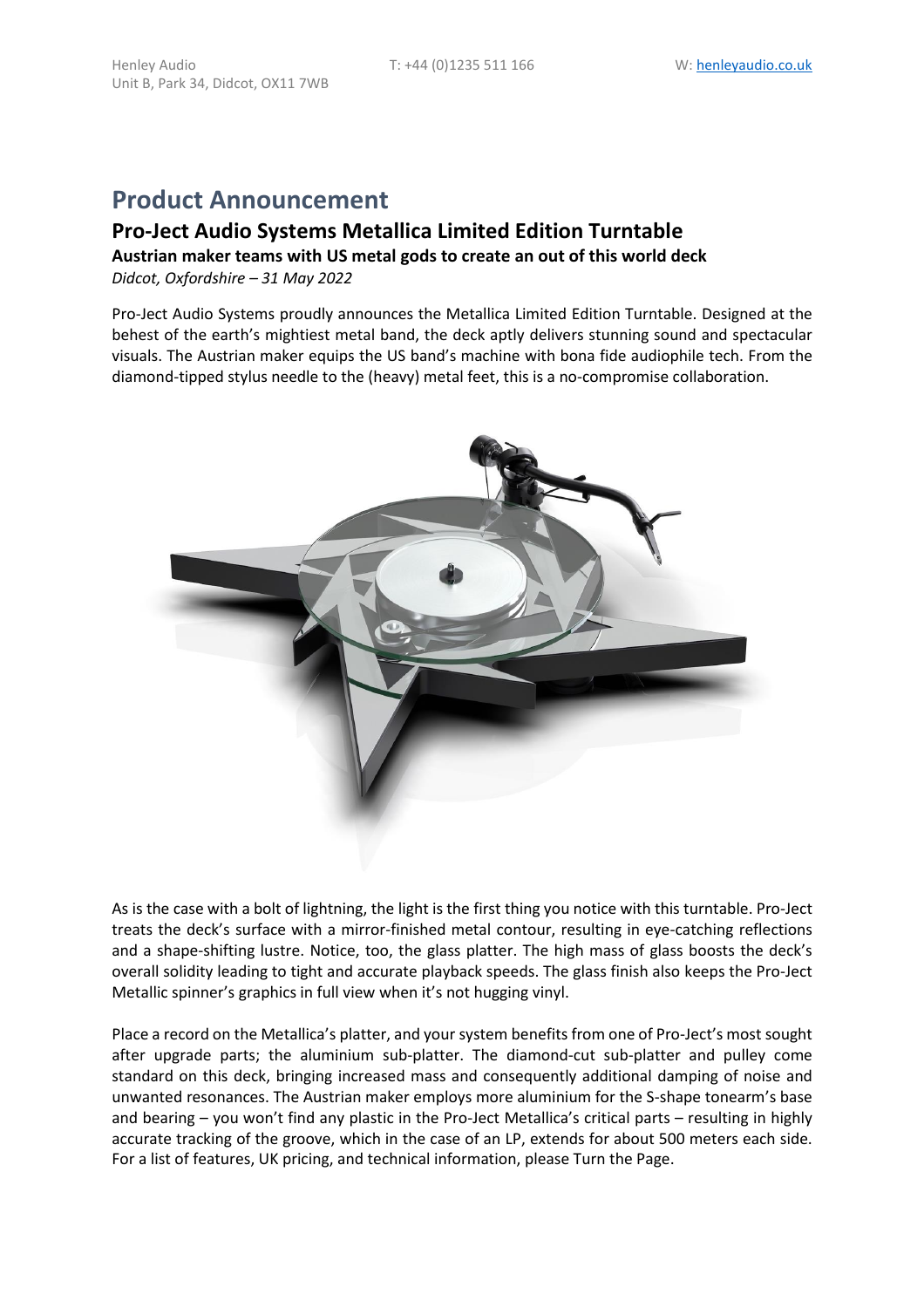#### **Pro-Ject Audio Metallica features include:**

- ✓ 8.6" (22cm) S-shape aluminium tonearm
- ✓ Gold plated RCA connectors
- ✓ Handmade in Europe
- ✓ Heavy glass platter & aluminium sub-platter
- ✓ Heavy MDF plinth in unique Metallica design
- $\checkmark$  Height-adjustable metal feet
- ✓ Metal drive pulley
- ✓ Mirror finished, metal top plate
- ✓ Pre-adjusted Pick it S2 C cartridge & SME headshell
- $\checkmark$  Precision belt drive with electronic speed control
- $\checkmark$  Premium semi-symmetrical phono cable with metal connectors
- $\checkmark$  Tracking force & anti-skating fully adjustable

# **Pro-Ject Audio Systems Metallica Limited Edition Turntable £1149.00 (SRP)**

**Available in the UK during August 2022.** 

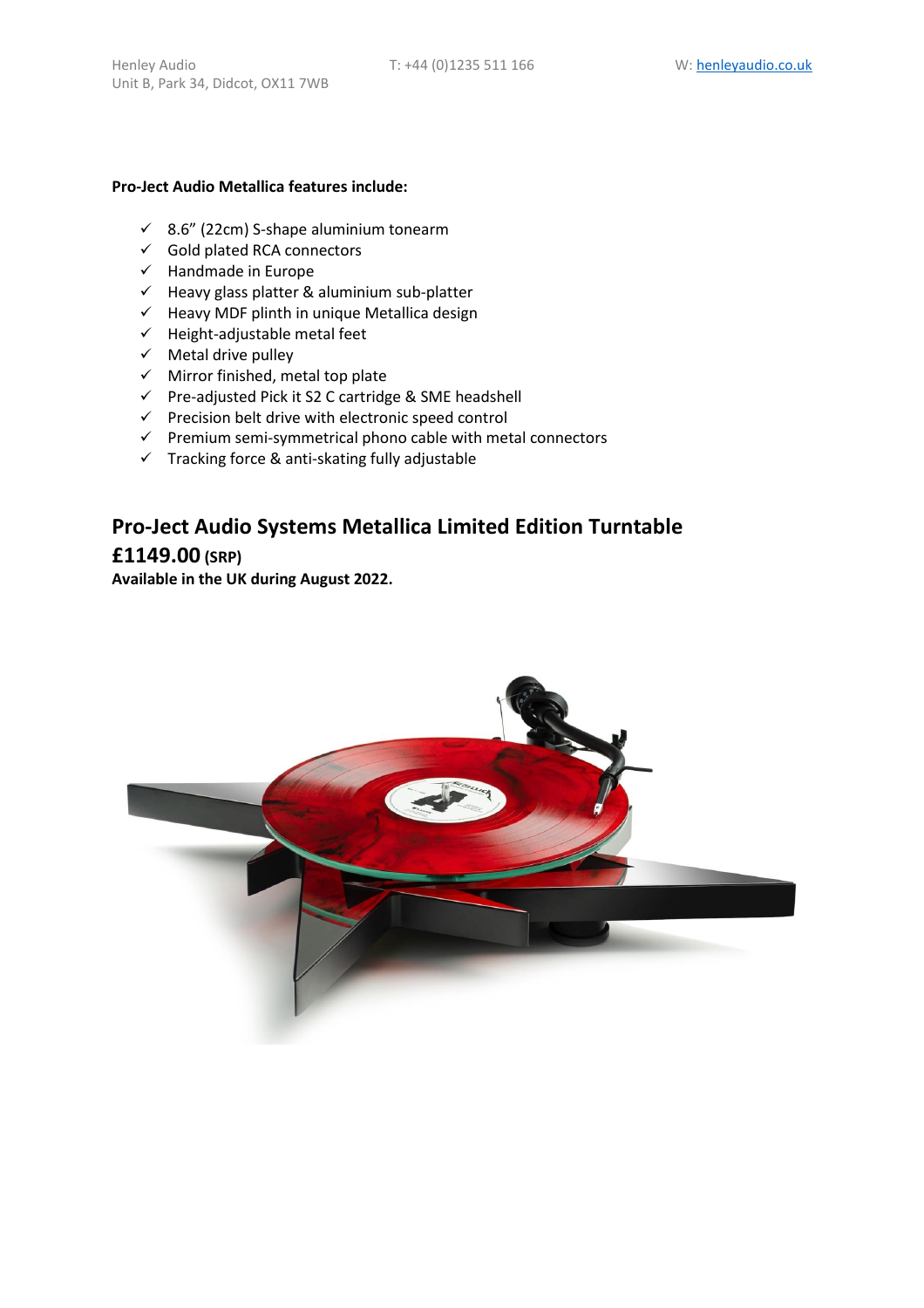### **Pro-Ject Audio Metallica** *in detail*

The design combines ease of use with the option to fine-tune the settings. The turntable comes preadjusted with Pro-Ject's Pick it S2 C cartridge out of the box. Still, that S-shaped tonearm is fitted with a detachable SME headshell to allow quick cartridge changes. Tracking force and anti-skating are both adjustable, letting the user make exact adjustments to perfect performance.



A high mass glass platter delivers style and substance, as does the use of aluminium, a material that improves tolerances during production and supplies dazzling looks. The sub-platter adds further mass to the entire platter and drive system. The result is added damping of noise and unwanted resonances.

A key payback from the super accurate pulley and supreme sub-platter is a marked improvement in short term speed stability (also known as 'wow and flutter). Of course, stability in every area is a crucial feature of a great sounding vinyl-based system. Accordingly, Pro-Ject equips the Metallica turntable with height-adjustable heavy-duty metal feet to help ensure it stays level on every surface.

Speed is electronically precision controlled, meaning accurate and stable velocity. The toggle switch instigates changes between 33 and 45 RPM, and Pro-Ject includes a belt for 78 RPM (shellac) records.

## **Technical Information**

- Dimensions: 430 x 120 x 430mm (WxHxD)
- Drive principle: belt drive with electronic speed control Platter: heavy glass platter
- Included accessories: 15V DC / 0,8A power supply, 78 RPM round belt, 7" vinyl adapter, felt mat
- Platter bearing: high precision stainless steel axle in bronze bushing
- Power consumption: 4W / 0W standby
- Signal to noise: 68dB
- **•** Speed drift:  $33: +/-0,40\%$ ;  $45: +/-0,30\%$
- Speed: 33, 45/ (78) (electronic speed change)
- Tonearm: 8,6" S-shape aluminium; SME headshell Effective arm length/mass: 218,5 mm / 7,5 g Overhang: 18,5mm
- Weight: 4,5 kg net
- Wow & flutter: 33: +/-0,16%; 45: +/-0,14%